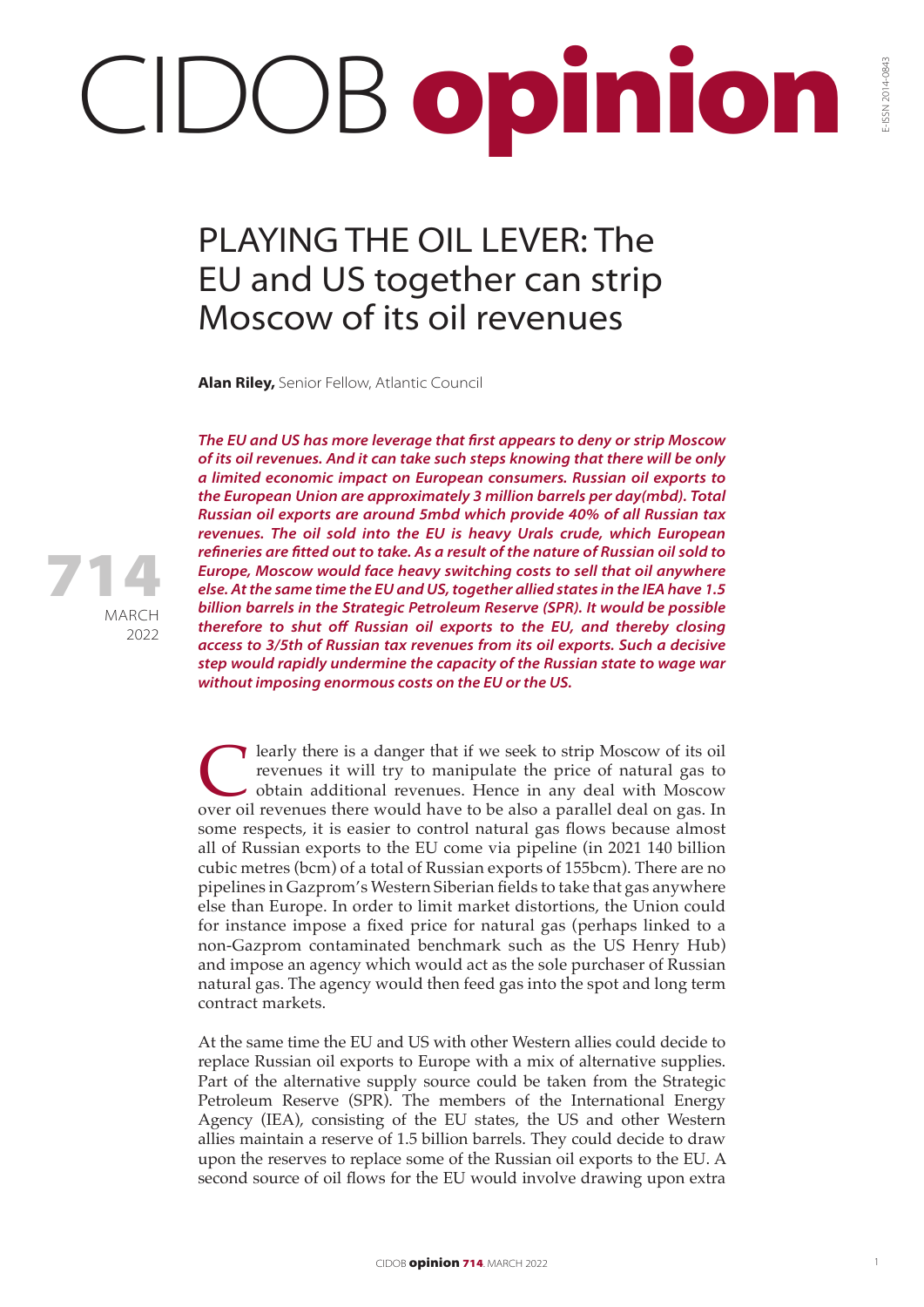production from Saudi Arabia, the Gulf States and the US. The aim would eventually for oil producing states to produce all the additional oil that the EU would need.

It is unlikely that Moscow can survive a loss of 3/5ths of its oil revenues for very long. With the rolling sanctions that have been imposed by the EU and the US, including the withdrawal of SWIFT access, and the freezing of approximately 50% of Russian foreign reserves, Moscow is desperately short of foreign exchange. This is clear from the recent decision of the Russian Central Bank to forcibly convert domestically held dollars and euros into roubles. For the EU and the US to now stop the flow of dollars into Moscow from Russian oil exports would have a severe impact of the financing of the Russian state and its military. The impact is likely to be so severe that the EU and US could offer Moscow an alternative.

*In any deal with Moscow over oil revenues there would have to be also a parallel deal on gas. In some respects, it is easier to control natural gas flows because almost all of Russian exports to the EU come via pipeline. There are no pipelines in Gazprom's Western Siberian fields to take that gas anywhere else than Europe.*

This would be to accept EU control over Russian oil and gas revenues. The EU would impose an oil levy on Russian oil stripping a significant part of the revenues from Moscow. This would deprive it of much of its capacity to pay for the war, while providing the EU funds to pay for the war cost that fall upon the EU and Ukraine. While Moscow will also clearly object to this proposition it is a better proposition than to face a cut off of 3/5ths of its oil revenues.

Clearly there is a danger that if we seek to strip Moscow of its oil revenues it will try to manipulate the price of natural gas to obtain additional revenues. Hence in any deal with Moscow over oil revenues there would have to be also a parallel deal on gas. In some respects, it is easier to control natural gas flows because almost all of Russian exports to the EU come via pipeline (in 2021 140 billion cubic metres (bcm) of a total of Russian exports of 155bcm). There are no pipelines in Gazprom's Western Siberian fields to take that gas anywhere else than Europe. In order to limit market distortions, the Union could for instance impose a fixed price for natural gas (perhaps linked to a non-Gazprom contaminated benchmark such as the US Henry Hub) and impose an agency which would act as the sole purchaser of Russian natural gas. The agency would then feed gas into the spot and long term contract markets.

Moscow could of course seek to evade any total EU/US organised cut off of exports to the EU. It would however be difficult to move huge quantities of oil in the face of sanctions on tanker fleets and insurance companies. Even if some Russian oil was sold despite sanctions, given the